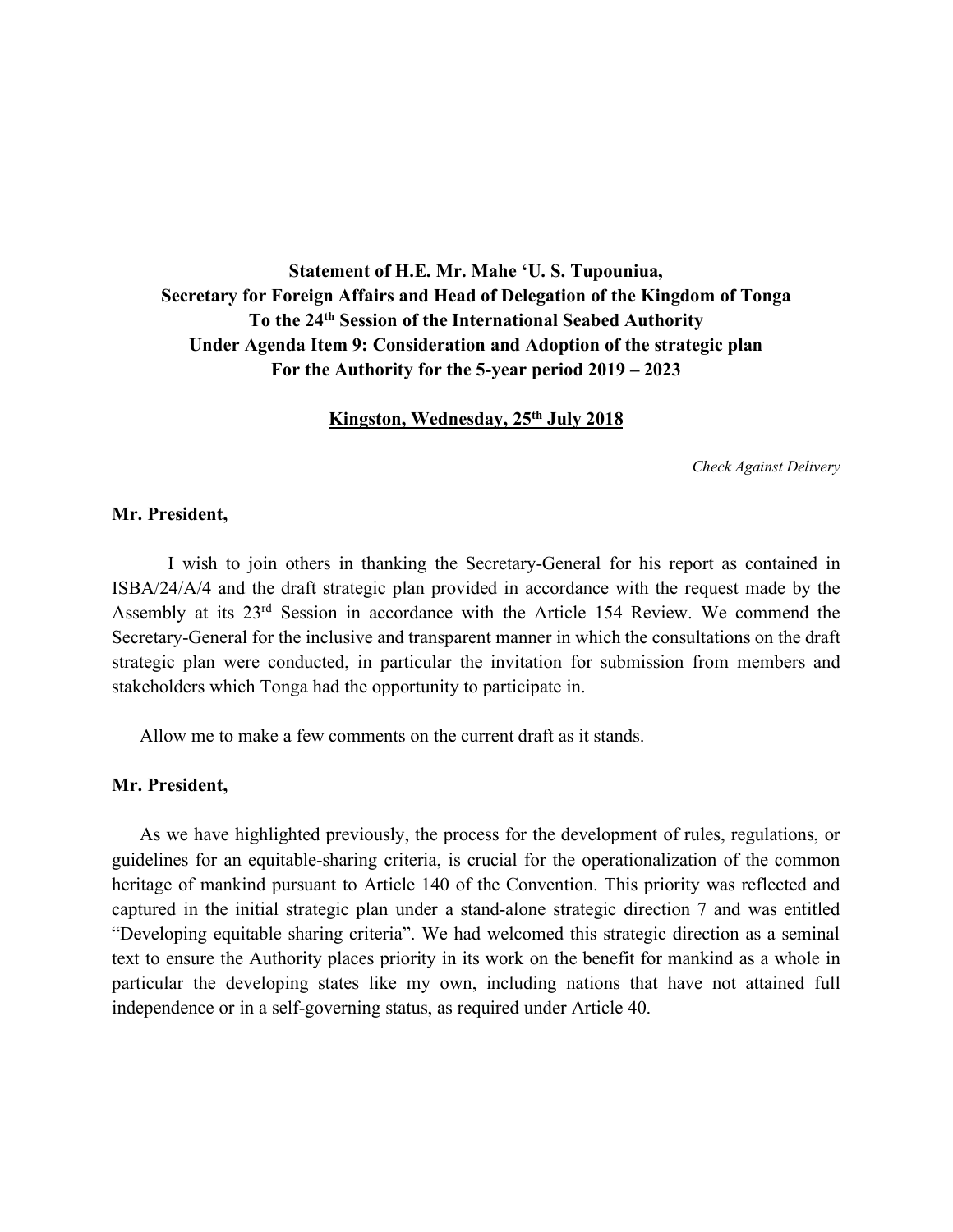We note with concern that this has been removed in the current draft and merged into Strategic Direction 2, thereby, in our view, lessening its status as a priority. Having a stand-alone strategic direction dedicated to the development of the criteria is vital in ensuring the appropriate actions are taken by the relevant organs of the Authority in a transparent and inclusive manner. We therefore urge that Strategic Direction 7 in its previous form be reinstated.

#### **Mr. President,**

In the same vein we wish to reiterate an important issue that we had raised in Council last week and that is the timely consideration for the establishment of the Economic Planning Commission in its own right. As the Authority, members, and stakeholders, move towards the possibility for exploitation and the ongoing discussion on the operationalization of the common heritage of mankind, equitable sharing and an appropriate financial mechanism, these issues speak directly to the importance of the Commission which may provide the appropriate advice on such matters to the Council and ultimately to this supreme organ for finalization. Consideration of Article 164 and its related articles in the Convention should be factored into the strategic plan of the Authority to ensure its proper functioning premised upon efficiency, economy, and effectiveness. We therefore wish to highlight the importance of factoring in the evolution of relevant organs under Strategic Directions 1 and 2.

# **Mr. President,**

We welcome OP 3 of the Draft decision of the Council for the Secretary-General to prepare a high-level action plan which would include key performance indicators and a list of outputs for the next five years that would take into account available financial and human resources, for consideration by the Assembly at its  $25<sup>th</sup>$  session. In doing so, it will provide greater certainty by providing specific means for Parties to track the Authority's activities. Ideally, we would have preferred that the Strategic Plan be adopted together with this action plan, we understand that at this point in time it may not be possible which is unfortunate. Nevertheless, we urge the Secretary-General to work on this as a matter of priority.

### **Mr. President,**

Tonga had proposed the incorporation of provisions toward a monitoring and mid-term review mechanism in the strategic plan to ensure that we attain the outputs and plans we would have laid out. We would have welcomed its inclusion in the latest iteration of the strategic plan given the importance of monitoring and review of any work plan as an essential element of good management. We note however that it is mentioned in the Secretary-General's appended draft decision, in addition to the implementation mechanisms to put into effect the monitoring, evaluating, as well as learning.